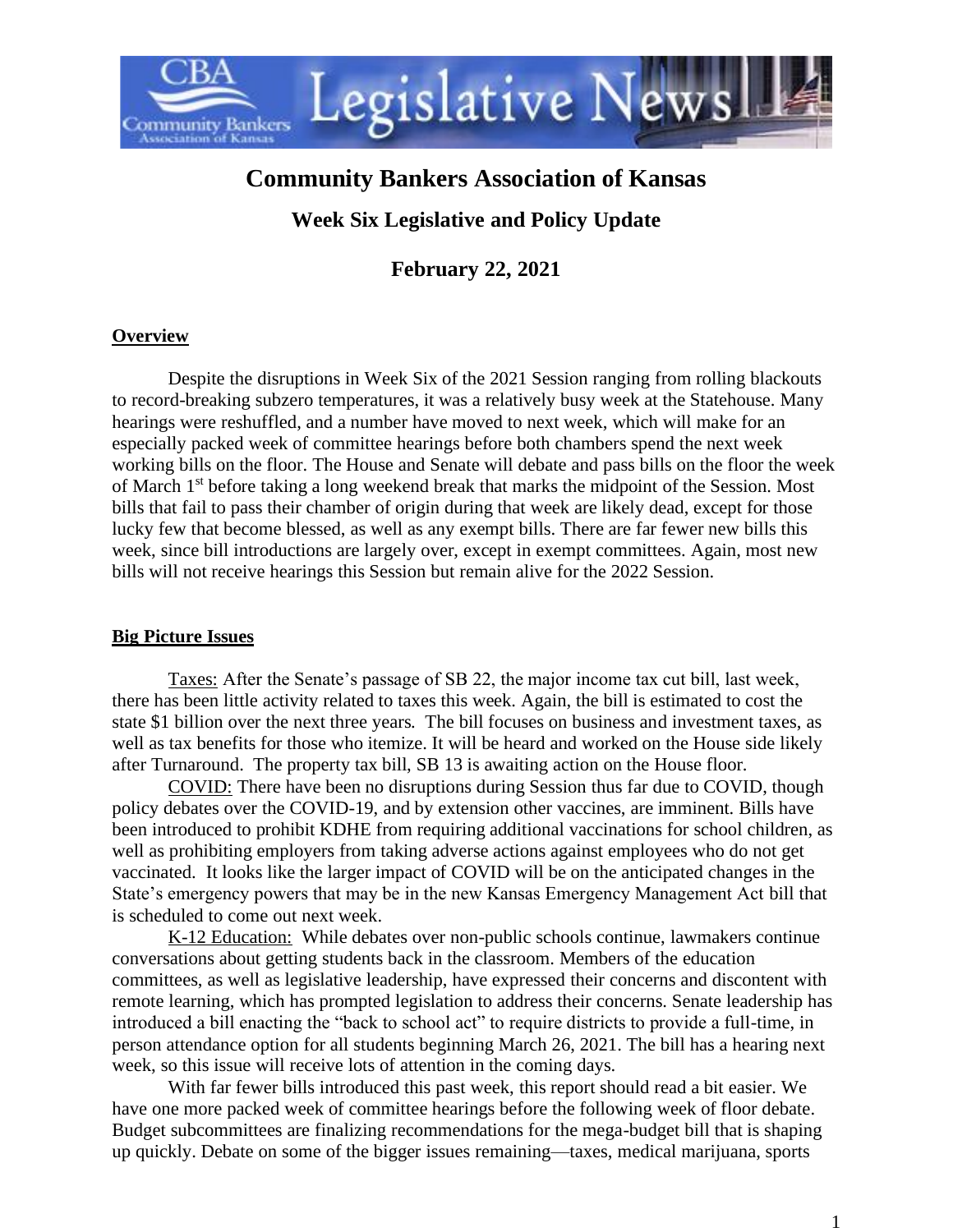wagering, and changes to KEMA—will likely get hammered out following Turnaround on March  $5<sup>th</sup>$ .

### **Financial Institutions Issues**

SB 15: Economic Recovery & Privilege Tax Legislation Summary and Update

- The bill still awaits the Governor's signature, which we expect to happen in the next couple of days.
- As a reminder, SB 15 includes both the Economic Recovery Linked Deposit Program and credit union field of membership provisions. The linked deposit program will use \$60 million in state idle funds for a low interest loan program administered by the State Treasurer's office. The privilege tax portion of the bill eliminates the privilege tax on ag real estate loans and single-family residential loans in communities of 2,500 people or less.
- The Senate passed the bill as amended 39-0 on February  $1<sup>st</sup>$  and the House passed it one week later, 122-1.

#### Legislation of Interest

- HB 2189 Payday Lending: Providing restrictions, lender reporting and other requirements for alternative small loans made under the UCCC.
	- o The bill caps open end credit at 36%. Closed end increases from the dual rates of 36%/21% to all 36%.
	- $\circ$  Hearing in House FIRD Monday, February 22<sup>nd</sup>.
- SB 178: Providing for trust company charter conversions.
	- o Hearing in Financial Institutions Wednesday, 2/17.
		- o OSBC brought the legislation forward. Currently, the Kansas banking code does not allow a national bank to convert to a state trust company, so this legislation would incorporate trust companies into the conversion statutes. It allows national banks to come into the state as trust companies, and state trust companies can go out of the state as national banks.
		- o There were no neutrals or opponents to the bill.
		- o The committee will work the bill on Wednesday.
- SB 218: Providing restrictions, lender reporting and other requirements for alternative small installment loans made under the UCCC.
	- o Companion bill to HB 2189.
- HB 2268: Enacting the Kansas rural home loan guarantee act and authorizing the state treasurer to guarantee a certain portion of rural home loans made by financial institutions and report to the legislature regarding such loan guarantees.
	- o House FIRD heard the bill on 2/17.
	- o There were no neutrals or opponents.
- HB 2320 C-PACE: Enacting the commercial property assessed clean energy (C-PACE) Act, providing financing for certain energy, water, air, health, and renewable energy efficiency improvements through assessment contracts between C-PACE lenders and property owners and establishing certain rights, duties, and responsibilities for mortgage lenders regarding C-PACE assessments.
- HB 2187: Enacting the first-time home buyer savings account.
	- o Hearing in House FIRD last week. There were no neutrals or opponents.
	- o Proponents argued the bill will help young people generate savings to become first-time homebuyers, encourage younger people to stay in Kansas, and supports sustained homeownership.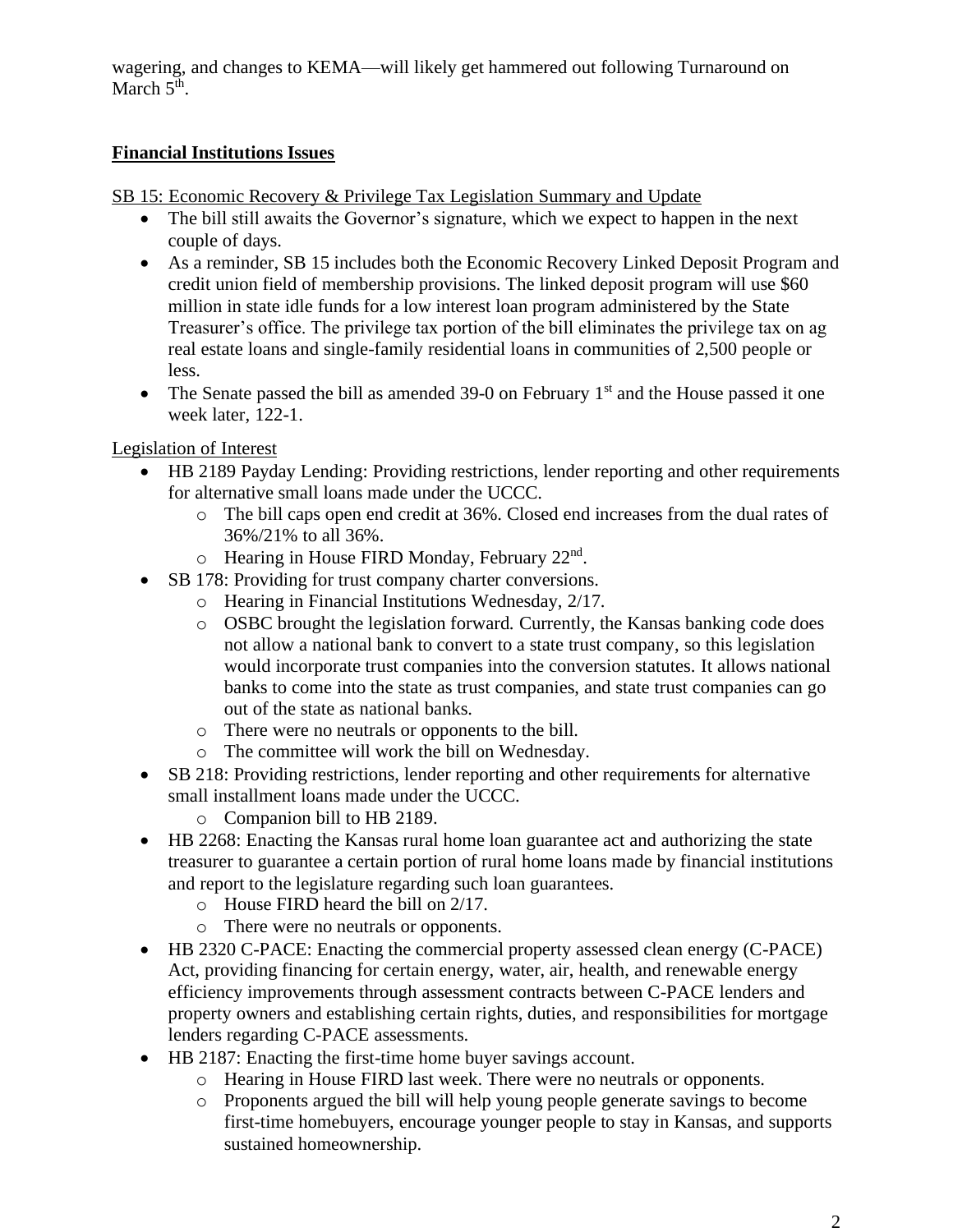- o Eleven other states, including Oklahoma, Colorado, Iowa, and Missouri, have first time home buyer account programs.
- $\circ$  The committee passed the bill out on Wednesday, 2/10, and the House passed the bill 119-3 on 2/18.
- HB 2398: Enacting the technology-enabled trust bank act, providing requirements, fiduciary powers, duties, functions and limitations for trust banks and the administration thereof by the bank commissioner and creating an income and privilege tax credit for certain qualified distributions from trust banks.
	- o The banking industry has numerous concerns and questions regarding this legislation and what it does exactly. It is unlikely the bill will receive a hearing this year, though it may be an issue discussed over the interim.

### SB 242: OSBC Legislation

- SB 242 would consolidate certain mortgage lending provisions, remove duplicate provisions from the UCCC and incorporate such provisions into the KMBA.
- The bill had a hearing in Senate FI&I on Wednesday, 2/17.
- KBA and CBA issued opposition to the bill for a few reasons. First, bank staff would have to read a second law, the KMBA, when they are accustomed to reading the UCCC. This legislation would also require banks to update their forms. Both KBA and CBA believe this legislation would ultimately lead to confusion with little benefit to banks or their consumers.
- The committee does not intend to work the bill.

## SB 22 Income Tax Bill

- The Senate Tax committee amended the bill to strike the loss carryback and remove the retroactivity of the bill. Most of the provisions will now be implemented in tax year 2021 instead of tax year 2020, including the provision allowing banks to deduct their FDIC insurance premiums.
- As reported above, the Senate passed an amended version 24-15 on February  $9<sup>th</sup>$ . The House will take up the issue after Turnaround.

## **Upcoming Activities**

The legislative schedule of hearings is updated regularly throughout the week can be found in the House and Senate calendars on the Legislature website at: [http://www.kslegislature.org/li/b2021\\_22/chamber/calendars/](http://www.kslegislature.org/li/b2021_22/chamber/calendars/)

Additionally, all hearings are now available on-line live on YouTube and archived by the end of each day. You can find those hearings on the Legislature website at: [http://sg001](http://sg001-harmony.sliq.net/00287/Harmony/en/View/Calendar/) [harmony.sliq.net/00287/Harmony/en/View/Calendar/](http://sg001-harmony.sliq.net/00287/Harmony/en/View/Calendar/)

## *Monday, February 22*.

House Financial Institutions & Rural Development. 9:00 AM.

o Hearing on HB 2189: Payday Reform.

## *Wednesday, February 24.*

Senate FI&I. 9:30 AM.

o Final Action on SB 178: Trust company charter conversions.